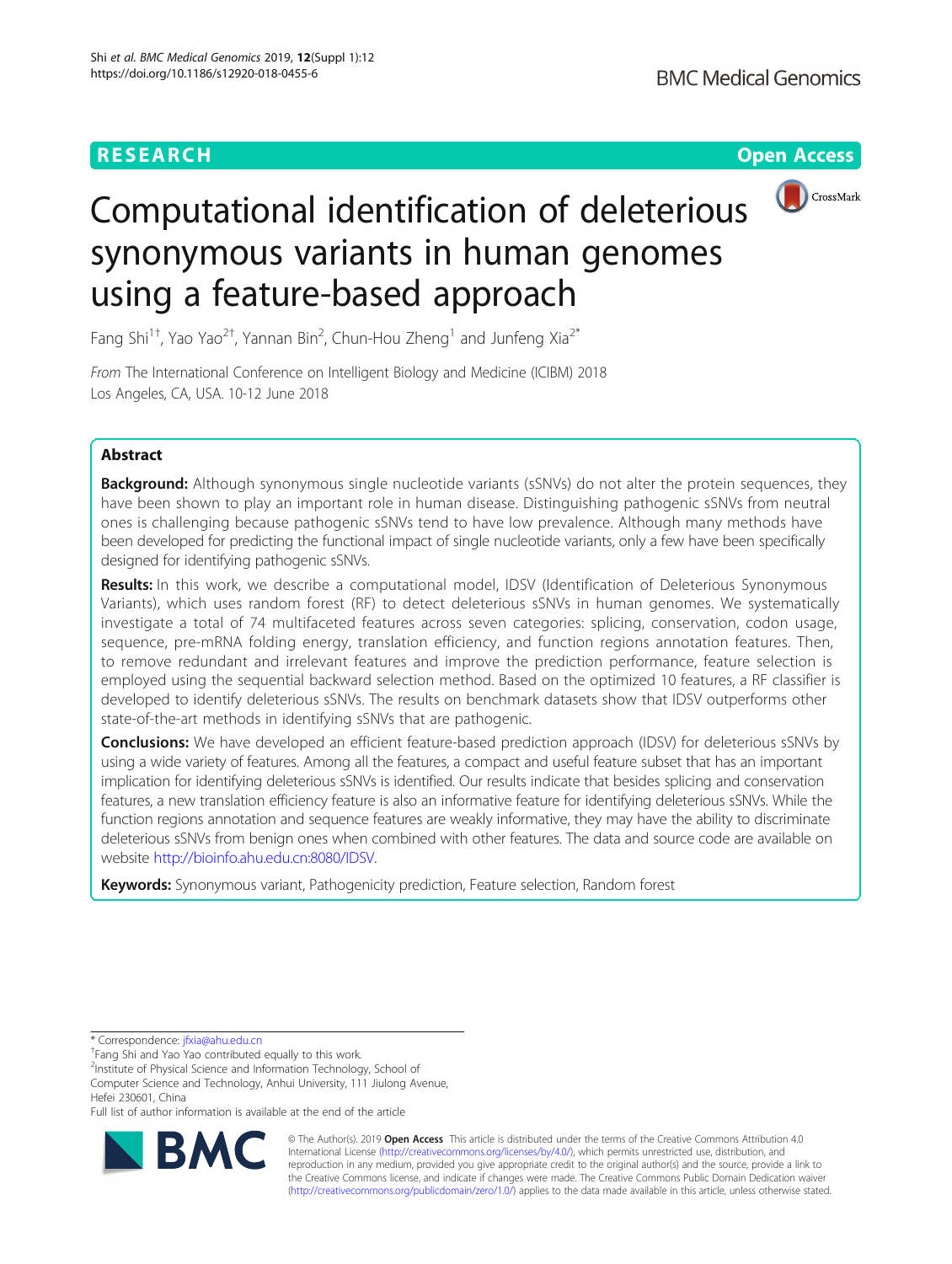## Background

Synonymous single nucleotide variants (sSNVs), which do not alter protein sequences, were once thought to be functionally irrelevant. However, recent studies have shown that sSNVs are linked to human diseases  $[1-5]$  $[1-5]$  $[1-5]$  $[1-5]$  $[1-5]$ . For example, over 400 human diseases have been associated with sSNVs [\[6](#page-6-0)]. Studies analyzing the consequences of sSNVs have revealed that they play important roles in multiple biological processes, including transcription factor regulation [\[1](#page-6-0)], splicing regulation [[7\]](#page-6-0), microRNA binding, mRNA folding [\[8](#page-6-0)], and protein synthesis [[9](#page-6-0)].

Although many bioinformatics methods have been developed for prioritizing single nucleotide variants, there are only a few methods available for sSNVs prediction. SilVA [[10](#page-6-0)], the first bioinformatics method designed to discriminate between functional and non-functional sSNVs, is based on a random forest (RF) model trained with a diverse set of 26 features including conservation, codon usage, sequence features (CpG and relative mRNA position), exon splice enhancer/suppressor motifs, splicing site motifs, and mRNA folding. But only 33 deleterious SNVs were used for training the model in SilVA, which may limit its performance. Livingstone et al. built a support vector machine (SVM) model called DDIG-SN [[11](#page-6-0)], which used six features to train and evaluate on nearly 900 disease-causing variants to discriminate disease-causing synonymous mutations. Their results suggest that the splicing feature is the dominant factor for disease-causing sSNVs. Zhang et al. developed another tool (termed regSNPs-splicing [[12](#page-6-0)]) to prioritize sSNVs based on their impact on mRNA splicing and protein function. Recently, Gelfman et al. presented Transcript-inferred Pathogenicity (TraP) score [[13](#page-6-0)], which can be used to evaluate a sSNV's ability to cause disease by damaging a gene's transcripts and protein products. Besides these tools specifically designed to predict functional sSNVs, several general-purpose variant effect predictors also implicated cover effects of sSNVs. For example, FATHMM-MKL [[14\]](#page-6-0) is an integrative approach to predict the functional consequences of both non-coding and coding sequence variants using various genomic annotations. CADD [[15\]](#page-6-0) is another general framework for predicting all possible types of human genetic variants based on SVM with a variety of features including scores calculated with other bioinformatics methods. Because both FATHMM-MKL and CADD are designed for predicting all types of pathogenic variants, it is not easy to assess the relative importance of various features devoted exclusively to sSNVs. In addition, several splicing-specific predictors can also be used to evaluate the harmfulness of sSNVs, including SPANR [\[16\]](#page-6-0), a tool for evaluating how SNVs cause splicing mis-regulation, and MutPred Splice [\[17](#page-7-0)], a machine-learning approach for the identification of coding region substitutions that disrupt pre-mRNA splicing.

Although current computational methods achieve relative success for identifying deleterious sSNVs, they are still in the initial stage. Up to now, the biological properties that are responsible for deleterious sSNVs have not been fully understood. Consequently, the features previously identified as being correlated with deleterious sSNVs are still insufficient. In this paper, we developed a feature-based method, IDSV (Identification of Deleterious Synonymous Variants), for predicting harmful sSNVs in human genome by comparing deleterious sSNVs from the Database of Deleterious Synonymous Mutations (dbDSM) [[6\]](#page-6-0) with the putatively neutral sSNVs from VariSNP [[18\]](#page-7-0). We computed an optimal set of 10 features selected from a wide variety of splicing, conservation, codon usage, sequence, RNA folding, translation efficiency, and function regions annotation features with the sequential backward selection method. The results on the benchmark datasets show that IDSV achieves a significantly improved overall performance based on the 10-fold cross-validation and independent dataset, and is capable of more accurately predicting deleterious sSNVs compared with other state-of-the-art methods.

# **Methods**

#### Datasets

The positive (disease-causing) sSNVs were retrieved from the dbDSM (version 1.2), utilizing only the variants from ClinVar, PubMed database, or Web of Knowledge as disease-causing. This process results in a total of 300 deleterious sSNVs in the dbDSM database. To show the reliability of the prediction model, it is essential to employ a negative (neutral) data set. Here the negative data set was randomly extracted from VariSNP (version 2016-06-09)  $[18]$  $[18]$ , which is a benchmark data set for benign variants. The final training dataset consists of 600 sSNVs (Additional file [1\)](#page-6-0), where half are from the positive data set and the other half from the negative data set.

In order to further assess the performance of IDSV, we extracted an independent test set from the ClinVar database [[19\]](#page-7-0) (downloaded on December 14, 2017). In ClinVar, the values of clinical significance are based on the recommended rules by the American College of Medical Genetics and Genomics (ACMG) guidelines. In our study, the sSNVs labeled as 'pathogenic' or 'likely pathogenic' in ClinVar were considered as true positive sSNVs, and negative sSNVs were regarded as the ones with 'benign' or 'likely benign'. Because bias may be introduced if negative sSNVs are found within genomic regions that differ substantially from regions containing positive sSNVs, such as those from different genes [\[11](#page-6-0)], we selected those putative negative sSNVs that are located in a gene with at least one positive sSNV. To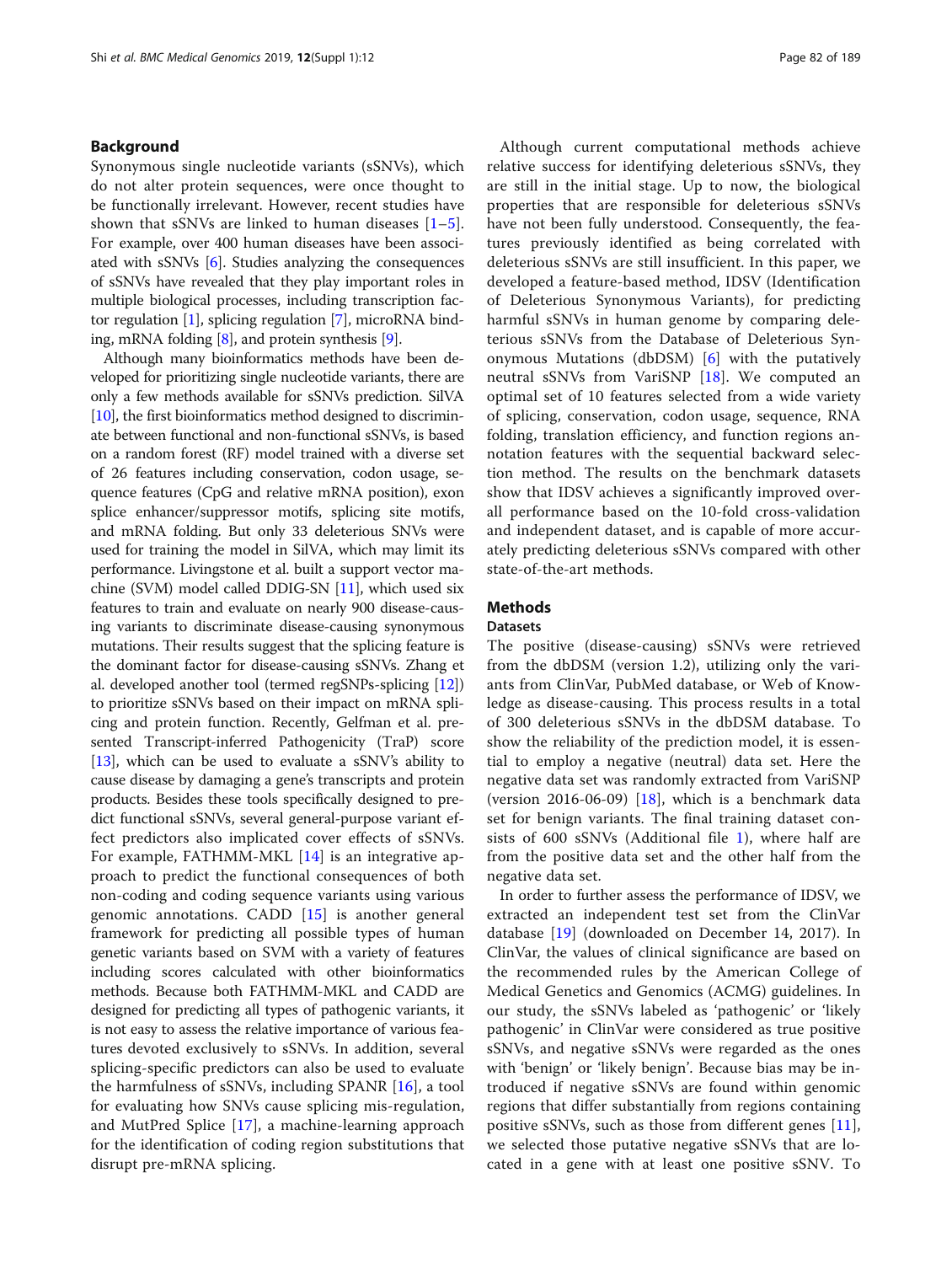ensure unique variants were used in the test set, we discarded variants presented in the training set. According to the above definitions, we obtained 153 deleterious sSNVs and 5178 benign sSNVs in 98 genes (Additional file [2\)](#page-6-0).

#### Feature representation

To construct a model that could best distinguish deleterious sSNVs from benign sSNVs, a total of 74 features are used to characterize potential deleterious synonymous variants, including conventional ones [\[10](#page-6-0), [16,](#page-6-0) [20](#page-7-0)– [22\]](#page-7-0) and new ones [[23,](#page-7-0) [24\]](#page-7-0) exploited in this kind of study. To avoid having the discussion be too dense, these features are roughly divided into seven groups: splicing, conservation, codon usage, sequence, translation efficiency, RNA folding, and function regions annotation features.

Splicing features were described by 46 values, where 15 of them were obtained from SilVA [[10](#page-6-0)], and the remaining 31 values were annotated by Skippy [[20](#page-7-0)] and SPIDEX [[16\]](#page-6-0). The conservation features were extracted by retrieving three tools, including SilVA (GERP++ score), SnpEff (100-way vertebrates conservation, Version 4.3) [\[21](#page-7-0)], and [MyVariant.info](http://myvariant.info) high-performance web services [[22](#page-7-0)]. Codon usage features (relative synonymous codon usage (RSCU) and variant-induced change of RSCU) were also obtained from SilVA. Sequence features were implemented with three tools, including SettleSeq Annotation 138 [\(http://snp.gs.washing](http://snp.gs.washington.edu/SeattleSeqAnnotation138)[ton.edu/SeattleSeqAnnotation138](http://snp.gs.washington.edu/SeattleSeqAnnotation138)), [MyVariant.info](http://myvariant.info), and SilVA. The RNA folding features, which were obtained from SilVA, include the changes in the secondary structure folding energy and the diversity of the structural ensemble of pre-mRNA and mature mRNA, respectively. The translation efficiency feature was computed as the logarithm value of the adaptation index of the tRNA usage [[23\]](#page-7-0). Functional regions annotation features were calculated based on the BED files of functional components from ENCODE consortium [[24\]](#page-7-0) and UCSC [[25\]](#page-7-0), including histone modifications, transcription factor binding site (TFBS), RNA binding proteins, open chromatin, all footprints, DNase I Hypersensitivity Clusters in 125 cell types and transcription factor binding site cluster track. In this study, we set all missing features to zero and normalized features with the z-score method. A detailed list of features and how they are derived can be found in Additional file [3](#page-6-0).

#### Feature selection

Feature selection is the process of selecting the effective features from the original set according to a suitable criterion. As an important step in designing classifiers, it could readily remove redundant features to improve the model performance. In this work, 74 multifaceted features were generated as described before. It is apparent that the models built based on these large sets of features would overfit the training data. Therefore, we used a wrapper-based feature selection algorithm based on sequential backward selection [[26\]](#page-7-0), in which features are sequentially removed from the original feature set until the removal of further features does not increase an objective function called criterion. Here, the criterion is AUC (the area under the receiver operating characteristic (ROC) curve) of 10-fold cross-validation on the training set.

#### Model construction

The classification model for predicting deleterious sSNVs was based on RF, which is an effective supervised method that demonstrates high prediction accuracy whilst efficiently avoiding the overfitting problem. In this study, the randomForest R package (version 4.6–12) was employed and executed with 10-fold cross-validation and the independent test set. In order to achieve good experimental results, two main parameters, the number of trees to grow for each forest (ntree), and the number of input variables randomly chosen at each split (mtry) of the RF were optimized using a grid search method in the range of *ntree*  $\epsilon$  {50, 1000,  $by = 50$ } and *mtry*  $\epsilon$  {1, 10,  $by =$ 1} based on the results of 10-fold cross-validation on the training set.

#### Performance evaluation

Predicting an sSNV as deleterious or benign is a binary classification problem, and many measures have been introduced for validation issues. Besides the AUC mentioned above, the prediction performances were also evaluated by the Recall, Precision, and F-measure [[27](#page-7-0)]. These evaluation measures are defined as:

$$
Recall = \frac{TP}{TP + FN}
$$

$$
Precision = \frac{TP}{TP + FP}
$$
  
F-measure = 
$$
\frac{(\beta^2 + 1) \times Precision \times Recall}{\beta^2 \times Precision + Recall}
$$

where *TP*, *FP*, *TN*, and *FN*, and  $\beta$  correspond to the number of true positive samples (correctly predicted deleterious sSNVs), the number of false positive samples (benign sSNVs incorrectly predicted as deleterious sSNVs), the number of true negative samples (correctly predicted benign sSNVs), the number of false negative samples (deleterious sSNVs incorrectly predicted as benign sSNVs), and the relative preference of Recall against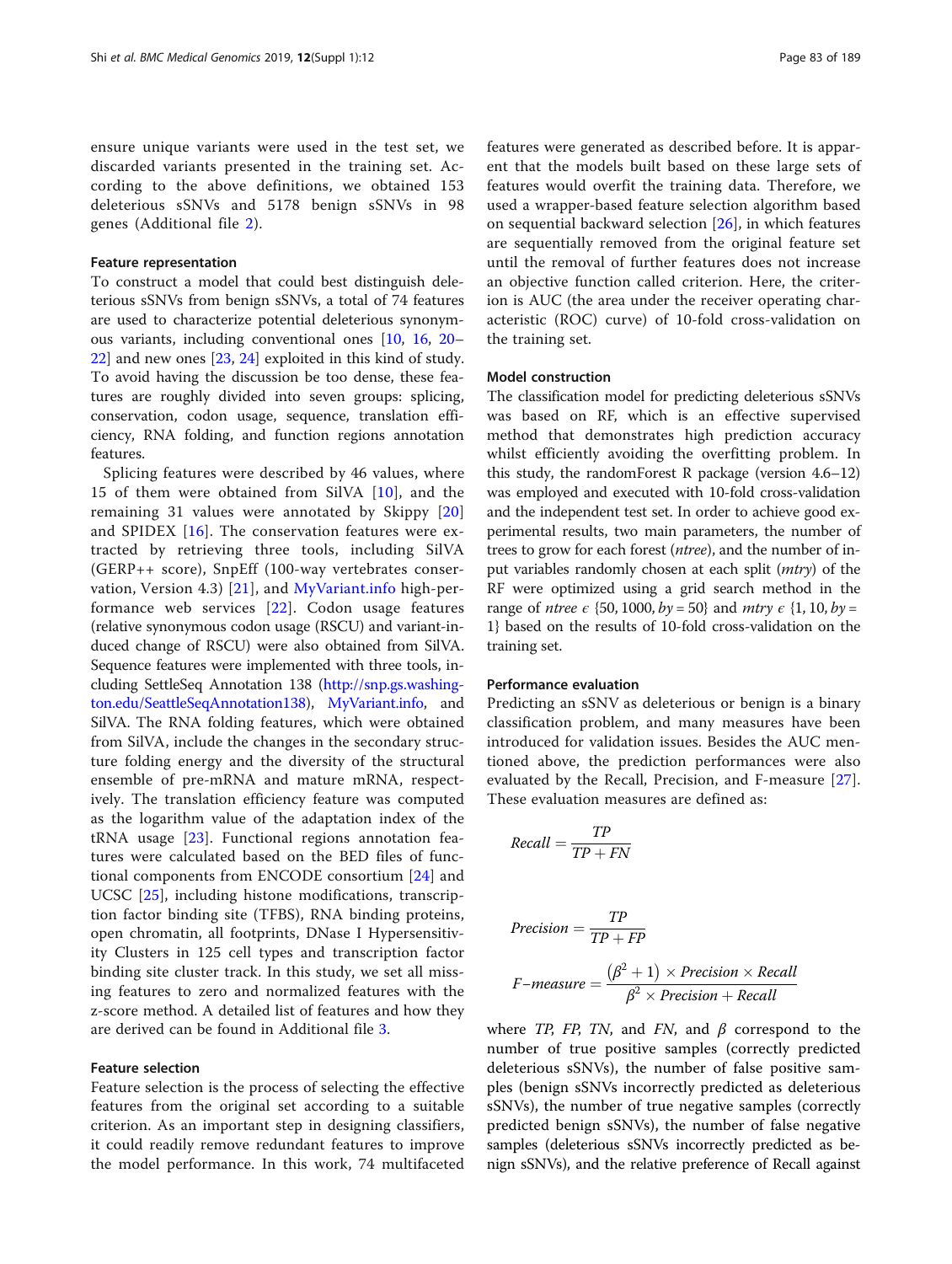Precision (set as the ratio of the majority class size to the minority class size to emphasize the Recall), respectively.

#### Results

# Selection of optimal features

The main goal of this study is to build effective and accurate model to predict deleterious sSNVs. To this end, identification of a set of informative features is critical for performance boosting and subsequently can enhance our understanding in the molecular basis of deleterious sSNVs. Based on the method of wrapper-based feature selection algorithm using sequential backward selection mentioned in Feature selection section, a set of 10 optimal features were obtained from 74 features, which included splicing (6 features), conservation (1 feature), translation efficiency (1 feature), sequence (1 feature), and function regions annotation (1 feature) and listed in Table 1. We found that splicing features dominate the top-10 list, suggesting that splicing features are more predictive than other properties in determining deleterious sSNVs.

To quantitatively assess the performance of feature selection algorithm in our method, we compared it with

Table 1 sSNVs were annotated with a set of 10 optimized features spanning five distinct classes of infomration relevant to assessing the harmfulness of sSNVs

| Feature<br>name        | Description                                                                                                                                                                                                | Type        |
|------------------------|------------------------------------------------------------------------------------------------------------------------------------------------------------------------------------------------------------|-------------|
| Sequence feature       |                                                                                                                                                                                                            |             |
| <b>DSP</b>             | Mutation site distance to the nearest splice site                                                                                                                                                          | Integer     |
|                        | Function regions annotation                                                                                                                                                                                |             |
| <b>TFBS</b>            | Whether the variant is in transcription factor<br>binding site?                                                                                                                                            | <b>Bool</b> |
| Splicing               |                                                                                                                                                                                                            |             |
| <b>MDF</b>             | Minimum distance as a proportion of half<br>the exon                                                                                                                                                       | Numeric     |
| <b>DVF</b>             | Distance of the variant across the exon as a<br>proportion                                                                                                                                                 | Numeric     |
| ese-dens               | Density of neighborhood inference-exonic<br>splicing enhancers hexamers in the exon<br>sequence                                                                                                            | Numeric     |
| <b>MFS</b>             | Max splice site score                                                                                                                                                                                      | Numeric     |
| SR-                    | SR-protein motifs lost                                                                                                                                                                                     | Numeric     |
| dPSIZ                  | The z-score of dPSI (the predicted change in<br>percent-inclusion due to the variant, reported<br>as the maximum across tissues) relative to the<br>distribution of dPSI that are due to common<br>variant | Numeric     |
| Conservation           |                                                                                                                                                                                                            |             |
| verPhyloP              | Vertebrate PhyloP at the mutation position<br>at mutation position                                                                                                                                         | Numeric     |
| Translation efficiency |                                                                                                                                                                                                            |             |
| TE                     | The tRNA adaptation index of the tRNA usage                                                                                                                                                                | Numeric     |

the candidate full feature set. Figure 1 shows the ROC plots of RF model performance with the selected features based on feature selection algorithm and the 10 selected features of 10-fold cross-validation. As can be seen from Fig. 1, the AUC of the selected features model with  $ntree = 500$  and  $mtry = 3$  are about 3% higher than the full feature set model, which demonstrate that the feature selection algorithm is able to achieve better performance with less computational cost and reduce the risk of overfitting.

To further understand the contributions of the selected features, we also compared our method's 10-fold cross-validation performance removing each feature from the analysis. As can be seen from Table [2,](#page-4-0) compared with the models constructed by leaving out any features, the model with all selected features has the highest Recall (0.700) and the AUC (0.851). Removing features related to sequence and function regions annotation does not substantially affect performance. However, removing either conservation or new translation feature causes model's performance to drop substantially. Although splicing features is the dominant factor for diseasing-causing sSNVs, not all the splicing features have the same potential for performance improvement, such as SR- and dPSIZ. While some features are weakly informative, they may have a good complementarity and thus collectively contribute to the harmfulness prediction.

#### Comparison of different machine learning classifiers

In order to identify the best suitable machine learning technique for predicting deleterious sSNVs, we comprehensively evaluated the performances of SVM, Neural network (NNet), Naive Bayes, and RF based on the selected 10 features. All these algorithms were implemented using the R package with the parameters

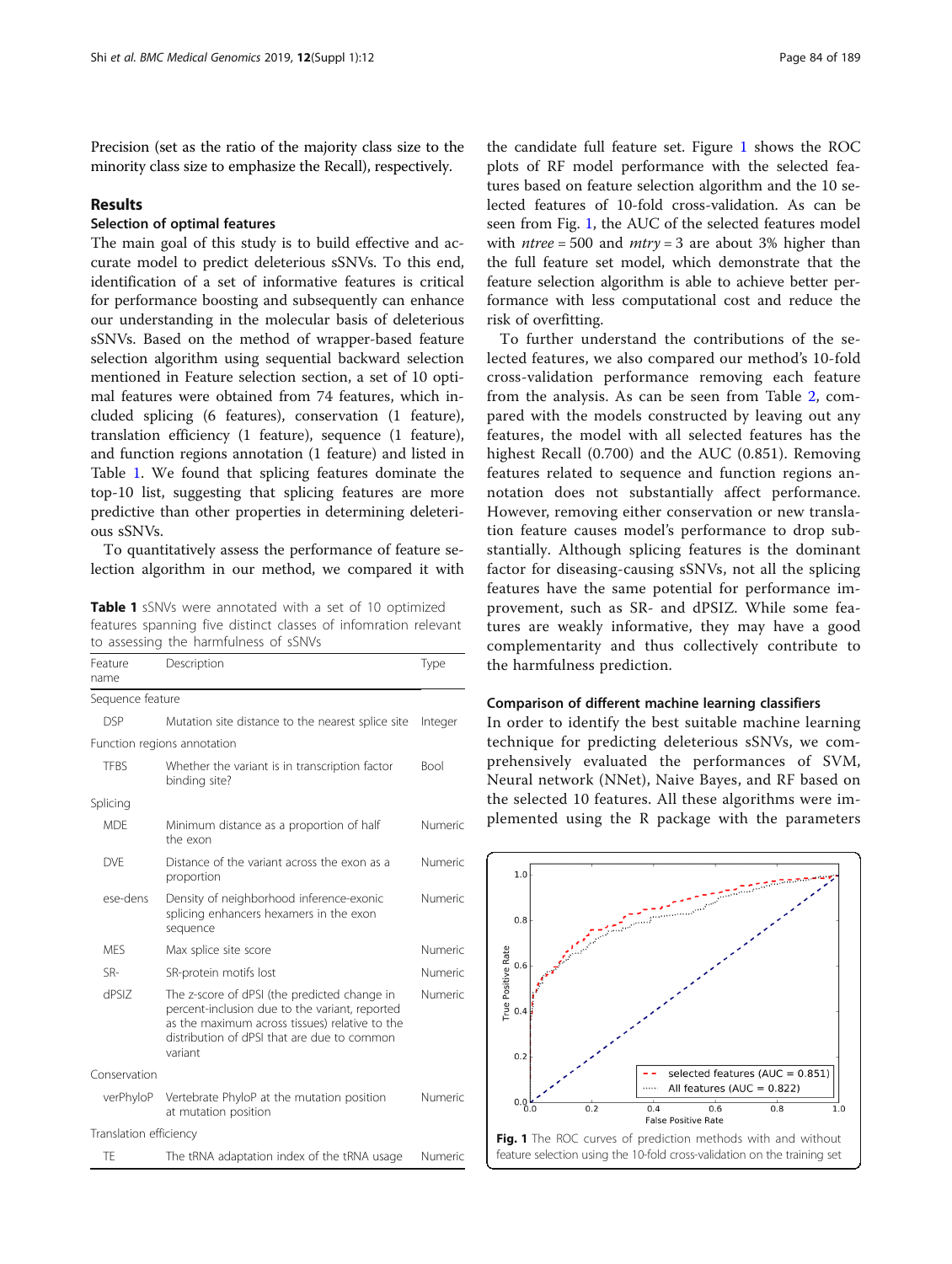<span id="page-4-0"></span>Table 2 Prediction results by subtracting each feature using the 10-fold cross-validation on the training set

| Feature      | Recall | Precision | F-measure $(\beta = 1)$ | <b>AUC</b> |
|--------------|--------|-----------|-------------------------|------------|
| All features | 0.700  | 0.820     | 0.755                   | 0.851      |
| No SR-       | 0.697  | 0.823     | 0.755                   | 0.851      |
| No MES       | 0.667  | 0.810     | 0.731                   | 0.829      |
| No MDF       | 0.677  | 0.820     | 0.742                   | 0.834      |
| No DVF       | 0.697  | 0.816     | 0.752                   | 0.846      |
| No ese-dens  | 0.693  | 0.835     | 0.757                   | 0.845      |
| No dPSIZ     | 0.700  | 0.813     | 0.752                   | 0.850      |
| No verPhyloP | 0.697  | 0.768     | 0.731                   | 0.829      |
| No TFBS      | 0.690  | 0.818     | 0.749                   | 0.851      |
| No DSP       | 0.683  | 0.837     | 0.752                   | 0.845      |
| No TE        | 0.673  | 0.798     | 0.731                   | 0.829      |

The highest values are highlighted in bold

optimized. The performance comparison of different machine learning classifiers with 10-fold cross-validation and the independent test set is listed in Fig. 2 and Additional file [4](#page-6-0). It can be seen that RF outperformed SVM, NNet, and Naive Bayes with the AUC increased by more than 0.048, 0.077, and 0.049 respectively based on the training set. When evaluated on the independent test set, the AUC of RF was also higher than those of SVM, NNet, and Naive Bayes, with ΔAUC of 0.021, 0.072, and 0.023, respectively. All the above findings indicated that RF gives the best predictive performance compared with SVM, NNet, and Naive Bayes.

#### Comparison with other methods

In this section, we compared the performance of IDSV with other methods. Table 3 summarizes the performance



Table 3 Performance comparison of different methods on the independent test set

| machenaeur teacher |        |           |                           |            |  |  |
|--------------------|--------|-----------|---------------------------|------------|--|--|
| Method             | Recall | Precision | F-measure ( $\beta$ = 34) | <b>AUC</b> |  |  |
| <b>IDSV</b>        | 0.765  | 0.098     | 0.761                     | 0.869      |  |  |
| CADD               | 0.320  | 0.081     | 0.319                     | 0.700      |  |  |
| FATHMM-MKI         | 0.712  | 0.053     | 0.704                     | 0.751      |  |  |
| SilVA              | 0.490  | 0.581     | 0.490                     | 0.844      |  |  |
| DDIG-SN            | 0.298  | 0.789     | 0.298                     | 0.854      |  |  |
| TraP               | 0.575  | 0.518     | 0.575                     | 0.827      |  |  |
|                    |        | .         |                           |            |  |  |

The highest values are highlighted in bold

comparison of different methods on the same independent test set. Among these approaches, SilVA, DDIG-SN, and TraP are synonymous-specific methods, while FATHMM-MKL and CADD are general approaches for all types of single nucleotide variants. We have not compared IDSV with regSNPs-splicing, as too many sSNVs' prediction scores are not available from its web server. We also found that CADD yielded no prediction for one variants. Another method, DDIG-SN, have 48 missing predictions. We decided to retain these variants in our test set after checking that the evaluation results of the compared methods were not affected.

Overall, we can see that IDSV showed high success rates in contrast to the other methods. Our method IDSV can correctly predict deleterious sSNVs from the data set with  $recall = 0.765$  and  $precision = 0.098$ , which means that our method can correctly predict 76.5% of the true deleterious sSNVs, and 9.8% of the predicted deleterious sSNVs are identified as true deleterious sSNVs. We can see that the precision of our method was lower than for three synonymous-specific methods, SilVA, DDIG-SN, and TraP. Although our method achieves the high recall at the expense of some precision, the AUC score indicates that an adequate balance is still achieved (The AUC score for IDSV is 0.869, while the other methods have AUC scores in the range of 0.700–0.854). The two general approaches, FATHMM-MKL and CADD, have low recognition accuracy in predicting deleterious sSNVs. A possible reason is that these approaches a designed to discriminate whether a single nucleotide variants is harmful or not, not optimized for predicting deleterious sSNVs.

Beside AUC score, another important alternative metric, F-measure, was also used for performance assessment of model, as the independent test set was highly imbalanced with more benign than disease-causing variants per gene (the overall ratio of 34:1, so the coefficient  $\beta$  of the F-measure was set to 34). The F-measure of IDSV is 0.761, which represents a relative improvement of 5.7% over the second best method, FATHMM-MKL, which yielded the F-measure of 0.704.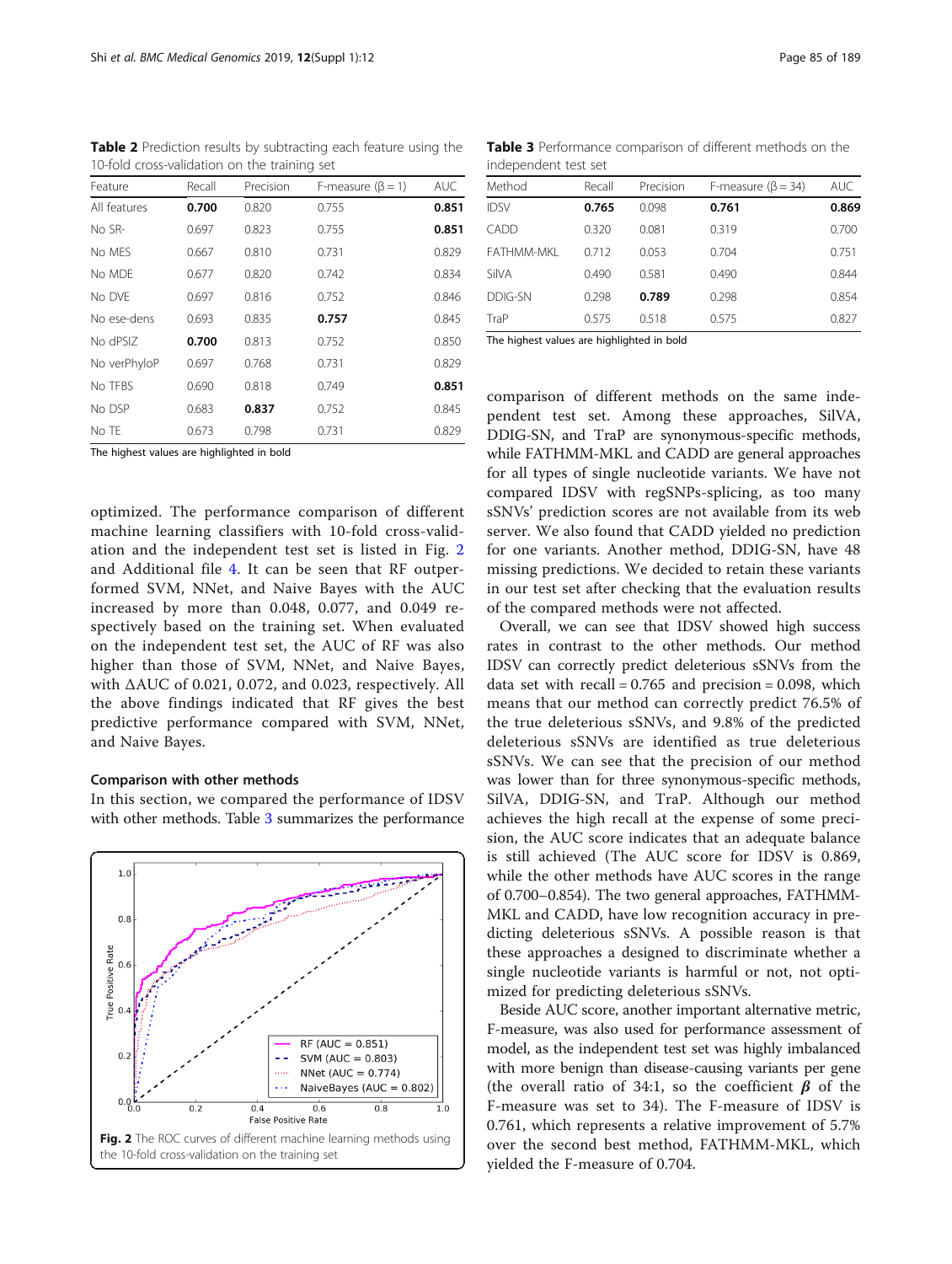Due to the independent test set was highly imbalanced, we were interested in whether IDSV could retain its performance when tested on a fully balanced data set. In this test, we randomly extracted 153 benign sSNVs from the full negative independent test set. The final balanced data set consists of 306 sSNVs (153 deleterious and 153 benign sSNVs). We aggregated the results across five runs, each time with a new random subset of benign sSNVs. As shown in Table 4, IDSV is able to retain most of its prediction performance with the AUC of 0.868 and F-measure of 0.722. We also calculated *P*-values with the two-tailed, paired *t*-test [[28\]](#page-7-0) to compare the performances of IDSV and other methods. It can be seen that the P-values for the difference between IDSV and other approaches are much smaller than 0.05, which suggest that IDSV has a significant advantage over the pioneer approaches in predicting deleterious sSNVs.

#### Additional tests on the training set of our method

For a machine learning problem like the one we are tackling, different settings in training set may cause overestimate or underestimate of the actual performance. Here we carry our two additional tests under different training settings to demonstrate the robustness of IDSV.

Currently, the set of benign sSNVs are chosen from VariSNP. To investigate whether different sources of benign sSNVs in the training set affect the prediction performance, we randomly chose 300 benign sSNVs from ClinVar as well. Using the new set of benign sSNVs, we retrained the model and obtained the predicted AUC scores for the 10-fold cross-validation on the training set and the independent test set. The results for the 10-fold cross-validation on the training set and the independent test set changes from 0.851 to 0.862, and 0.869 to 0.874, respectively, which indicate that the AUC scores are similar either using VariSNP or ClinVar to form the set of benign sSNVs in the construction of prediction model.

Because there are much more benign sSNVs than deleterious sSNVs, it is an interesting question to test whether different sizes of benign sSNVs in the training set affect the prediction performance. In the Method section described earlier, we choose the size of the benign sSNVs to be the same as the deleterious sSNVs in the training set. Here we investigate whether increasing the size of the benign set to 10, 20, 30, 40, and 50 times of the deleterious set has any effect on the predictive performance. The predicted AUC scores are shown in Additional file [5.](#page-6-0) We can see that, overall, increasing the size of the benign sSNVs in the training data set has little effect on the prediction performance using 10-fold cross-validation and independent test set, which suggests that the performance of IDSV does not change much with different level of deleterious/benign imbalance.

## **Discussion**

In this work, we described a feature-based computational IDSV for identifying deleterious synonymous variants. Both the new feature based on the translation efficiency and function regions annotation traditional features based on splicing and conservation are used as the input to RF classifier. Our analysis implies that besides splicing and conservation features, the new translation efficiency feature is also an informative feature for identifying deleterious sSNVs. While the function regions annotation and sequence features are weakly informative, they may have the ability to discriminate deleterious sSNVs from benign ones when combined with other features. The performance of our IDSV was firstly evaluated using the 10-fold cross-validation and further validated using an independent test set. The experimental results show that IDSV can provide favourable or at least comparable performance compared with all the previous methods.

#### Conclusions

In conclusion, IDSV is an efficient feature-based prediction approach for deleterious sSNVs by using a wide

Table 4 Performance comparison of different methods based on the balanced subset of the independent test set in which benign variants were randomly selected from the full negative independent test set. We repeated this process 5 times with different random subsets of benign variants and averaged the results

| Method      | Recall            | Precision         | F-measure $(\beta = 1)$ | <b>AUC</b>        | $P$ -value |
|-------------|-------------------|-------------------|-------------------------|-------------------|------------|
| <b>IDSV</b> | $0.765 \pm 0.000$ | $0.781 + 0.022$   | $0.772 \pm 0.011$       | $0.868 \pm 0.008$ | $*$        |
| <b>CADD</b> | $0.320 + 0.000$   | $0.760 + 0.041$   | $0.450 + 0.007$         | $0.698 + 0.018$   | 9.452e-07  |
| FATHMM-MKI  | $0.712 \pm 0.000$ | $0.660 \pm 0.026$ | $0.685 + 0.014$         | $0.753 + 0.019$   | 0.0007962  |
| SilVA       | $0.490 + 0.000$   | $0.977 + 0.017$   | $0.653 + 0.004$         | $0.844 + 0.017$   | 3.211e-05  |
| DDIG-SN     | $0.298 + 0.000$   | $0.996 \pm 0.010$ | $0.459 + 0.001$         | $0.853 + 0.006$   | 5.957e-07  |
| TraP        | $0.575 \pm 0.000$ | $0.971 \pm 0.012$ | $0.723 \pm 0.003$       | $0.848 \pm 0.043$ | 0.001015   |

The highest values are highlighted in bold. \*Denotes the reference when calculating the P-value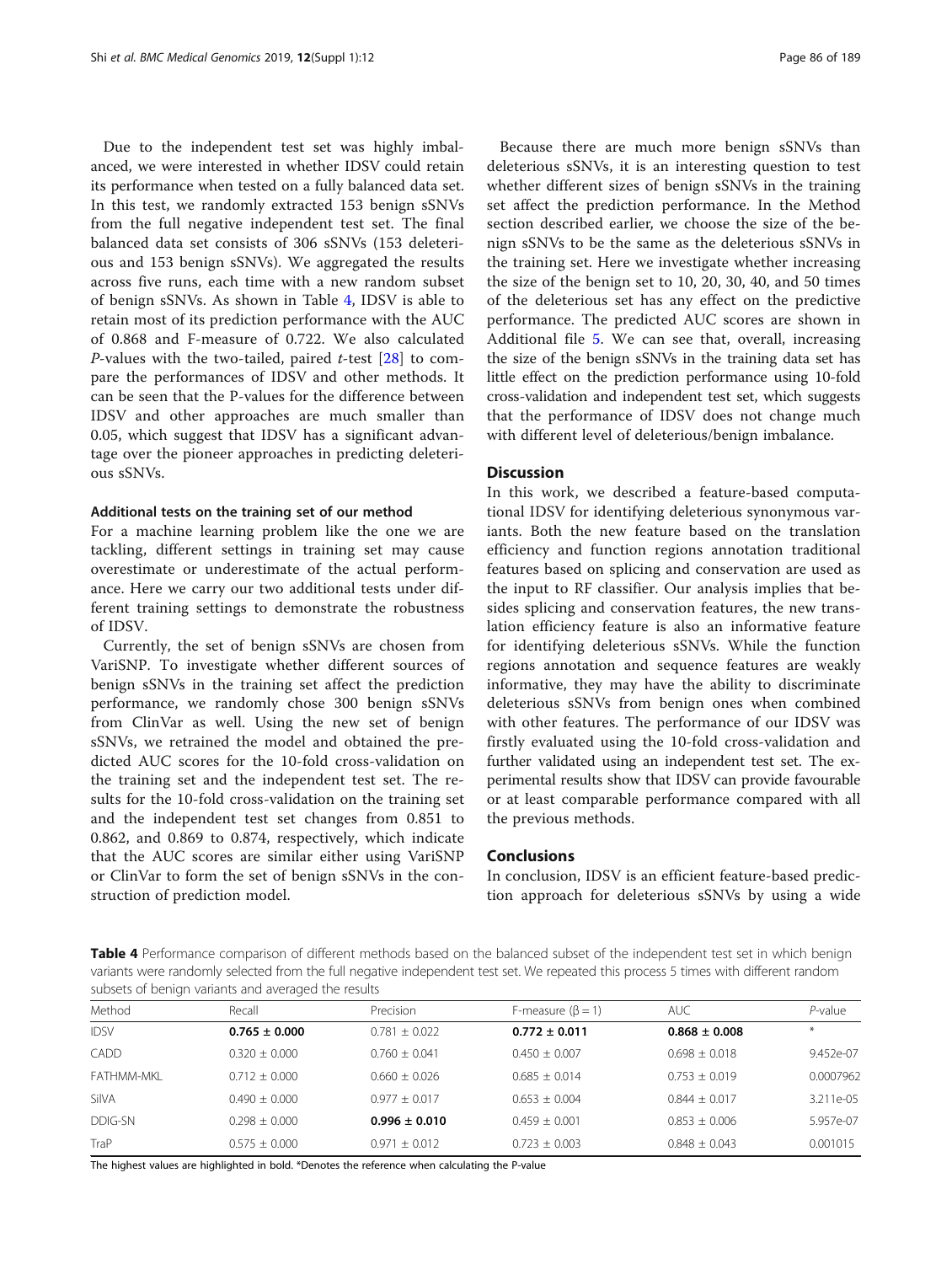<span id="page-6-0"></span>variety of features. We believe that IDSV can be a useful model to facilitate exploration of deleterious sSNVs with the increasing availability of sSNVs data from the next-generation sequencing technologies. The data and source code are available on website [http://bioinfo.a](http://bioinfo.ahu.edu.cn:8080/IDSV)[hu.edu.cn:8080/IDSV.](http://bioinfo.ahu.edu.cn:8080/IDSV)

# Additional files

[Additional file 1:](https://doi.org/10.1186/s12920-018-0455-6) Deleterious and benign sSNVs used in the training set. (XLS 180 kb)

[Additional file 2:](https://doi.org/10.1186/s12920-018-0455-6) Deleterious and benign sSNVs used in the independent test set. (XLS 1411 kb)

[Additional file 3:](https://doi.org/10.1186/s12920-018-0455-6) List of all 74 features used for feature selection and model construction. (XLS 47 kb)

[Additional file 4:](https://doi.org/10.1186/s12920-018-0455-6) The ROC curves of different machine learning methods on the independent test set. (TIF 416 kb)

[Additional file 5:](https://doi.org/10.1186/s12920-018-0455-6) Summary of AUC scores based on 10-fold cross-validation and the independent test set when benign variants are 10, 20, 30, 40, and 50 times of deleterious variants in the training set, respectively. (XLS 19 kb)

#### Abbreviations

ACMG: American College of Medical Genetics and Genomics; AUC: The area under the ROC curve; dbDSM: Database of Deleterious Synonymous Mutations; DSP: Distance of the nearest splice site; RF: Random forest; ROC: Receiver operating characteristic; SNVs: Single nucleotide variants; SPANR: Splicing-based Analysis of Variants; sSNVs: Synonymous single nucleotide variants; SVM: Support vector machine; TFBS: Transcription factor binding site; TraP: Transcript-inferred Pathogenicity

#### Acknowledgements

The authors thank all members of Xia laboratory for their valuable discussions.

#### Funding

This work was supported by the grants from the National Natural Science Foundation of China (61672037, 11835014, 61873001 and 21601001), the Young Wanjiang Scholar Program of Anhui Province, and the Key Project of Anhui Provincial Education Department (KJ2017ZD01). The Publication cost of this article was funded by the grant from the Anhui Provincial Outstanding Young Talent Support Plan (gxyqZD2017005).

#### Availability of data and materials

The datasets supporting the conclusions of this article are included within the article and its additional files.

#### About this supplement

This article has been published as part of BMC Medical Genomics Volume 12 Supplement 1, 2019: Selected articles from the International Conference on Intelligent Biology and Medicine (ICIBM) 2018: medical genomics. The full contents of the supplement are available online at [https://bmcmedgenomics.](https://bmcmedgenomics.biomedcentral.com/articles/supplements/volume-12-supplement-1) [biomedcentral.com/articles/supplements/volume-12-supplement-1](https://bmcmedgenomics.biomedcentral.com/articles/supplements/volume-12-supplement-1).

#### Authors' contributions

FS and YY implemented the prediction system, performed the analysis, and drafted the manuscript. YB and CHZ helped write the manuscript. JX designed the study, performed the analysis, and drafted the manuscript. All authors read and approved the final manuscript.

#### Ethics approval and consent to participate

Not applicable.

#### Consent for publication

Not applicable.

#### Competing interests

The authors declare that they have no competing interests.

#### Publisher's Note

Springer Nature remains neutral with regard to jurisdictional claims in published maps and institutional affiliations.

#### Author details

<sup>1</sup>College of Electrical Engineering and Automation, Anhui University, Hefei 230601, Anhui, China. <sup>2</sup>Institute of Physical Science and Information Technology, School of Computer Science and Technology, Anhui University, 111 Jiulong Avenue, Hefei 230601, China.

#### Published: 31 January 2019

#### References

- 1. Hunt RC, Simhadri VL, Iandoli M, Sauna ZE, Kimchi-Sarfaty C. Exposing synonymous mutations. Trends Genet. 2014;30(7):308–21.
- 2. Zheng S, Kim H, Verhaak RG. Silent mutations make some noise. Cell. 2014; 156(6):1129–31.
- 3. Gartner JJ, Parker SCJ, Prickett TD, Duttonregester K, Stitzel ML, Lin JC, Davis S, Simhadri VL, Jha S, Katagiri N. Whole-genome sequencing identifies a recurrent functional synonymous mutation in melanoma. P Natl Acad Sci USA. 2013;110(33):13481–6.
- 4. Diederichs S, Bartsch L, Berkmann JC, Frose K, Heitmann J, Hoppe C, Iggena D, Jazmati D, Karschnia P, Linsenmeier M, et al. The dark matter of the cancer genome: aberrations in regulatory elements, untranslated regions, splice sites, non-coding RNA and synonymous mutations. EMBO Mol Med. 2016;8(5):442–57.
- 5. Bonin S, Donada M, Bussolati G, Nardon E, Annaratone L, Pichler M, Chiaravalli AM, Capella C, Hoefler G, Stanta G. A synonymous EGFR polymorphism predicting responsiveness to anti-EGFR therapy in metastatic colorectal cancer patients. Tumor Biol. 2015;37(6):1–9.
- 6. Wen P, Xiao P, Xia J. dbDSM: a manually curated database for deleterious synonymous mutations. Bioinformatics. 2016;32(12):1914–6.
- 7. Supek F, Minana B, Valcarcel J, Gabaldon T, Lehner B. Synonymous mutations frequently act as driver mutations in human cancers. Cell. 2014;156(6):1324–35.
- Cartegni L, Chew SL, Krainer AR. Listening to silence and understanding nonsense: exonic mutations that affect splicing. Nat Rev Genet. 2002; 3(4):285–98.
- 9. Spencer PS, Siller E, Anderson JF, Barral JM. Silent substitutions predictably alter translation elongation rates and protein folding efficiencies. J Mol Biol. 2012;422(3):328–35.
- 10. Buske OJ, Manickaraj A, Mital S, Ray PN, Brudno M. Identification of deleterious synonymous variants in human genomes. Bioinformatics. 2013;29(15):1843–50.
- 11. Livingstone M, Folkman L, Yang Y, Zhang P, Mort M, Cooper DN, Liu Y, Stantic B, Zhou Y. Investigating DNA, RNA and protein-based features as a means to discriminate pathogenic synonymous variants. Hum Mutat. 2017; 38(10):1336–47.
- 12. Zhang X, Li M, Lin H, Rao X, Feng W, Yang Y, Mort M, Cooper DN, Wang Y, Wang Y. regSNPs-splicing: a tool for prioritizing synonymous single-nucleotide substitution. Hum Genet. 2017;136(9):1279–89.
- 13. Gelfman S, Wang Q, McSweeney KM, Ren Z, La Carpia F, Halvorsen M, Schoch K, Ratzon F, Heinzen EL, Boland MJ. Annotating pathogenic noncoding variants in genic regions. Nat Commun. 2017;8(1). [https://doi.org/10.](https://doi.org/10.1038/s41467-017-00141-2) [1038/s41467-017-00141-2](https://doi.org/10.1038/s41467-017-00141-2).
- 14. Shihab HA, Rogers MF, Gough J, Mort M, Cooper DN, Day INM, Gaunt TR, Campbell C. An integrative approach to predicting the functional effects of non-coding and coding sequence variation. Bioinformatics. 2015;31(10):1536–43.
- 15. Kircher M, Witten DM, Jain P, O'Roak BJ, Cooper GM, Shendure J. A general framework for estimating the relative pathogenicity of human genetic variants. Nat Genet. 2014;46(3):310–5.
- 16. Xiong HY, Alipanahi B, Lee LJ, Bretschneider H, Merico D, Yuen RK, Hua Y, Gueroussov S, Najafabadi HS, Hughes TR. The human splicing code reveals new insights into the genetic determinants of disease. Science. 2015; 347(6218). [https://doi.org/10.1126/science.1254806.](https://doi.org/10.1126/science.1254806)